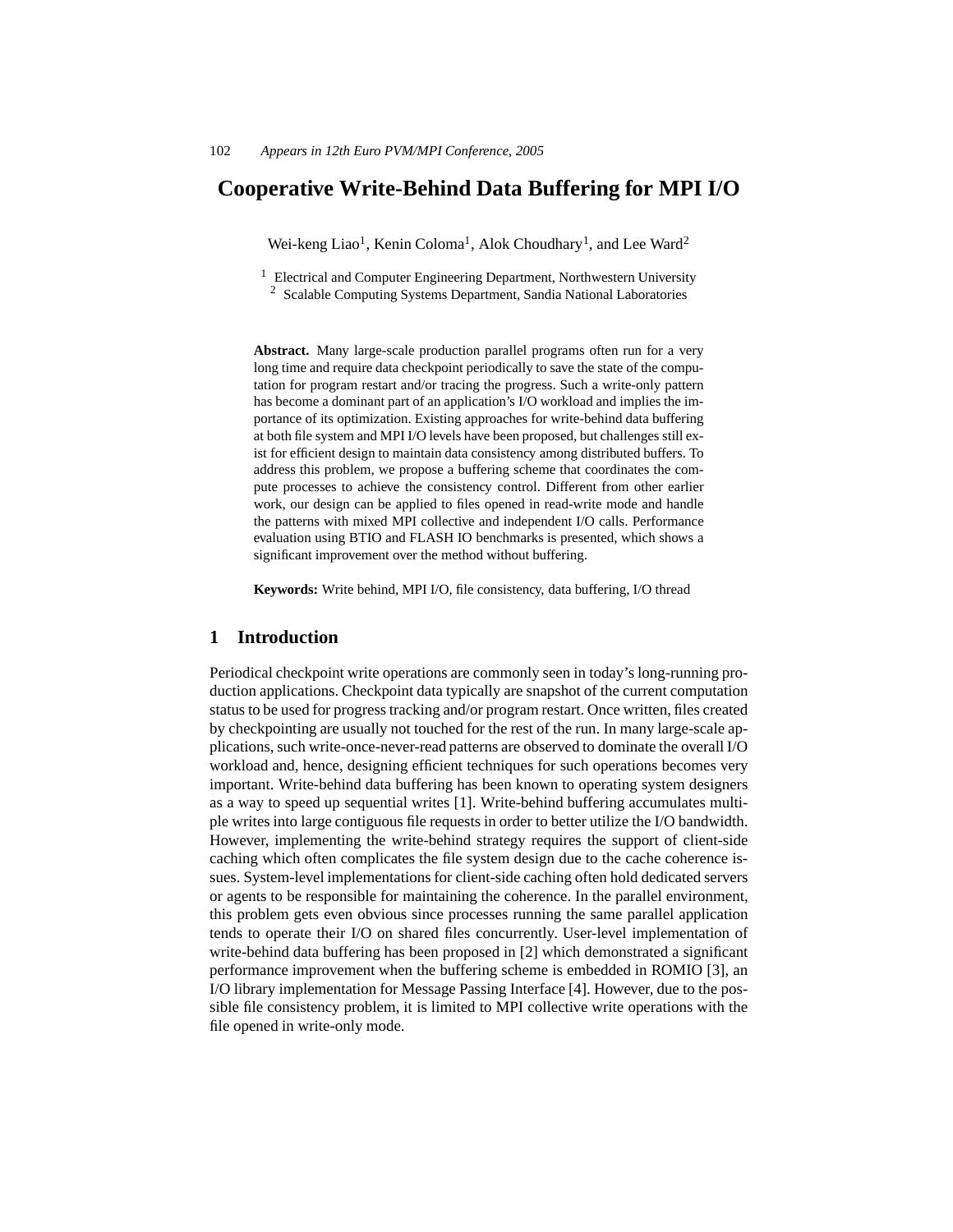We propose *cooperative write-behind buffering*, a scheme that can benefit both MPI collective and independent I/O operations. To handle the consistency issue, we keep tracking the buffering status at file block level and at most one copy of the file data can be buffered among processes. The status metadata is cyclically distributed among the application processes such that processes cooperate with each other to maintain the data consistency. To handle MPI independent I/O, each process must respond to the queries, remote and local, to the status assigned without explicitly stopping the program's main thread. Thus, we create an I/O thread in each process to handle the requests to the status as well as the buffered data. Our implementation requires every process first look up the buffering status for file blocks covered by the read/write request to determine whether the request should create a new buffer or overwrite the existing buffers (locally or remotely). To ensure I/O atomicity, a status-locking facility is implemented and locks must be granted prior to the read/write calls. We evaluate the cooperative buffering on the IBM SP at San Diego supercomputing center using its GPFS file system. Two sets of I/O benchmarks are presented: BTIO, andFLASH I/O. Compared with the native I/O method without data buffering, cooperative buffering shows a significant performance enhancement for both benchmarks.

The rest of the paper is organized as follows. Section 2 discusses the background information and related works. The design and implementation for cooperative buffering is presented in section 3. Performance results are given in section 4 and the paper is concluded in section 5.

## **2 Background**

Message passing interface (MPI) standard defines two types of I/O functions: collective and independent calls [4]. Collective I/O must be called by all processes that together opened the file. Many collective I/O optimizations take advantage of this synchronization requirement to exchange information among processes such that I/O requests can be analyzed and reconstructed for better performance. However, independent I/O does not require process synchronization, which makes existing optimizations difficult to apply.

### **2.1 Active Buffering and ENWRICH Write Caching**

Active buffering is considered an optimization for MPI collective write operations [2]. It buffers output data locally and uses an I/O thread to perform write requests at background. Using I/O threads allows to dynamically adjust the size of local buffer based on available memory space. Active buffering creates only one thread for the entire run of a program, which alleviates the overhead of spawning a new thread every time a collective I/O call is made. For each write request, the main thread allocates a buffer, copies the data over, and appends this buffer into a queue. The I/O thread, running at background, later retrieves the buffers from the head of the queue, issues write calls to the file system, and releases the buffer space. Although write behind enhances parallel write performance, active buffering is applicable if the I/O patterns only consist of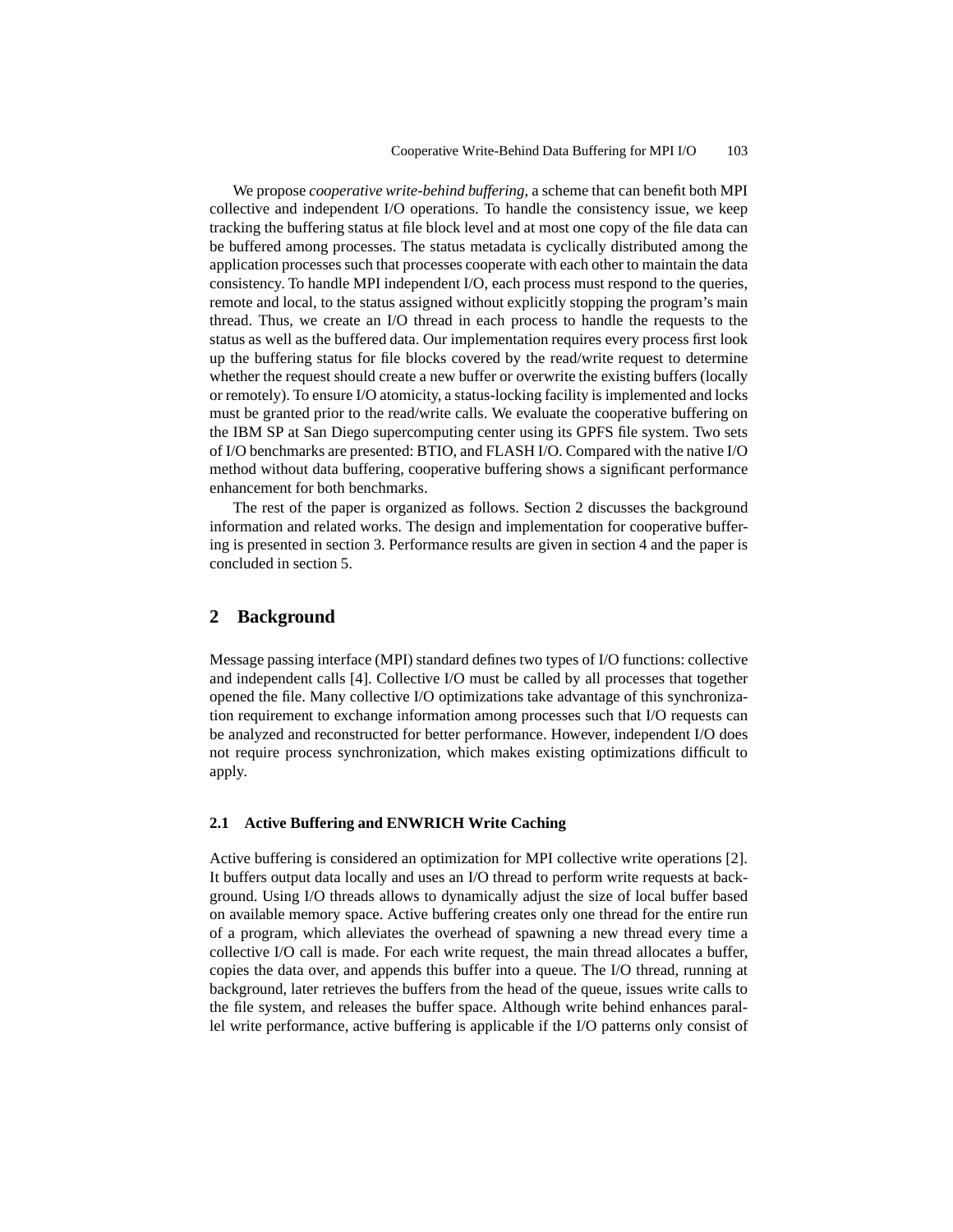#### 104 *Appears in 12th Euro PVM/MPI Conference, 2005*

write operations. Lacking of consistency control, active buffering could not handle the operations mixed with reads and writes as well as independent and collective calls.

Similar limitations are observed in ENWRICH write caching scheme which is a system-level optimization [5]. The client-side write caching proposed in ENWRICH can only handle the files that are opened in write-only mode. For I/O patterns mixed with reads and writes, caching is performed at I/O servers due to the consistency concern. Similar to active buffering, ENWRICH also appends each write into a write queue and all files share the same cache space. During the flushing phase, the I/O threads on all processes coordinate the actual file operations.

### **2.2 I/O Thread in GPFS**

IBM GPFS parallel file system performs the client-side file caching and adopts a strategy called data shipping for file consistency control [6, 7]. Data shipping binds each GPFS file block to a unique I/O agent which is responsible for all the accesses to this block. The file block assignment is made in round-robin striping scheme. Any I/O operations on GPFS must go through the I/O agents which will ship the requested data to appropriate processes. To avoid incoherent cache data, a distributed file locking is used to minimize the possibility of I/O serialization that can be caused by lock contention. I/O agents are multi-threaded residing in each process and are responsible for combining I/O requests in collective operations. I/O thread also performs advanced caching strategies at background, such as read ahead and write behind.

# **3 Design and Implementation**

The idea of cooperative buffering is to let application processes cooperate with each other to manage a consistent buffering scheme. Our goals are first to design a writebehind data buffering as an MPI I/O optimization at client side without adding overhead to I/O servers. Secondly, we would like to support read-write operations in arbitrary orders, which implies the incorporation of consistency control. Thirdly, the buffering scheme would benefit both MPI collective and independent I/O.

# **3.1 Buffering Status Management and Consistency Control**

We logically divide a file into blocks of the same size and buffering status of these blocks is assigned in a round-robin fashion across the MPI processes that together open the file. Our consistency control is achieved by tracking the buffering status of each block and keeps at most one copy of file data in the buffers globally. As illustrated in Figure 1(a), the status for block *i* is held by the process of rank (*i* mod *nproc*), where *nproc* is the number of processes in the MPI communicator supplied at file open. The status indicates if the block is buffered, its file offset, current owner process id, a dirty flag, byte range of the dirty data, and the locking mode. Note that buffering is performed for all opened files, but buffering status is unique to each file. An I/O request begins with checking the status of the blocks covered by the request. If the requested blocks have not been buffered by any process, the requesting process will buffer them locally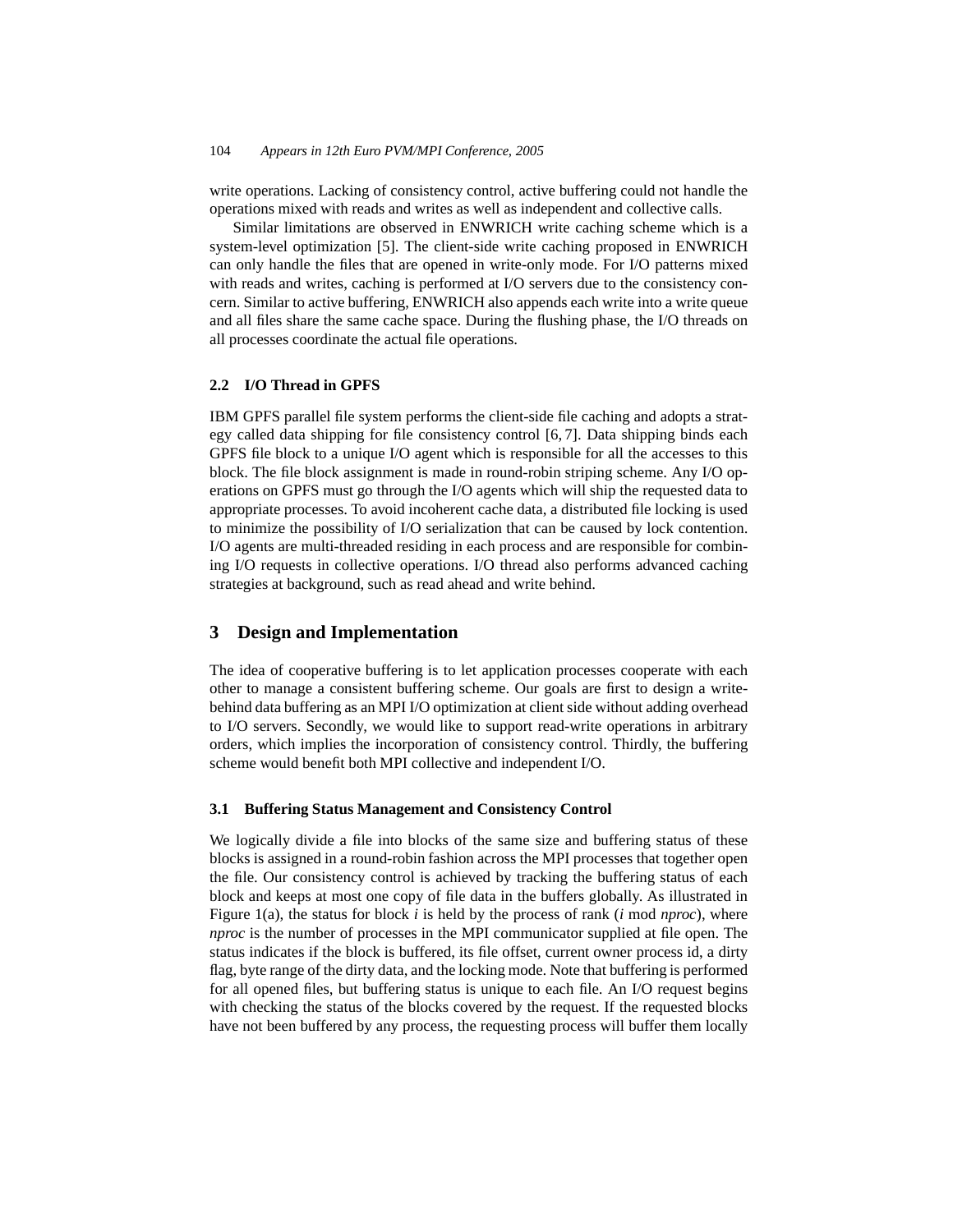

**Fig. 1.** (a) The buffering status is statically distributed among processes in a round-robin fashion. (b) Design of the I/O thread and its interactions with the main thread and remote requests.

and update the status. Otherwise, the request will be forwarded to the owner(s) of the blocks and appropriate reads or over-writes from/to the remote buffer are performed. Unlike active buffering and ENWRICH appending all writes into a queue, cooperative buffering writes to existing buffers whenever possible. Since at most one copy of the file data can be buffered in the process memory at any time, data consistency is maintained. In addition, a status locking facility is implemented, in which locks to the file blocks covered by an I/O request must be all granted before proceeding with any operation on the blocks. To enforce MPI sequential consistency and atomicity, the locks to multiple blocks are granted in an increasing order. For example, if an I/O request covers file blocks from *i* to *j*, where  $i \leq j$ , lock request for block  $k$ ,  $i \leq k \leq j$ , will not be issued until lock to block  $(k - 1)$  is granted. This design is similar to the two-phase locking method [8] used to serialize multiple overlapping I/O requests to guarantee the I/O atomicity.

### **3.2 I/O Thread**

Since buffered data and buffering status are distributed among processes, each process must be able to respond to remote requests for accessing to the status and buffered data stored locally. For MPI collective I/O, remote queries can be fulfilled through interprocess communication during the process synchronization. However,the fact that MPI independent I/O is asynchronous makes it difficult for one process to explicitly receive remote requests. Our design employs an I/O thread in each process to handle remote requests withoutinterrupting the execution of the main thread. To increase the portability, our implementation uses the POSIX standard thread library [9]. Figure 1(b) illustrates the I/O thread design from the viewpoint of a single process. Details of the I/O thread design are described as follows.

- **–** The I/O thread is created when the application opens the first file and destroyed when the last file is closed. Each process can have multiple files opened, but only one thread is created.
- **–** The I/O thread performs an infinite loop to serve the local and remote I/O requests.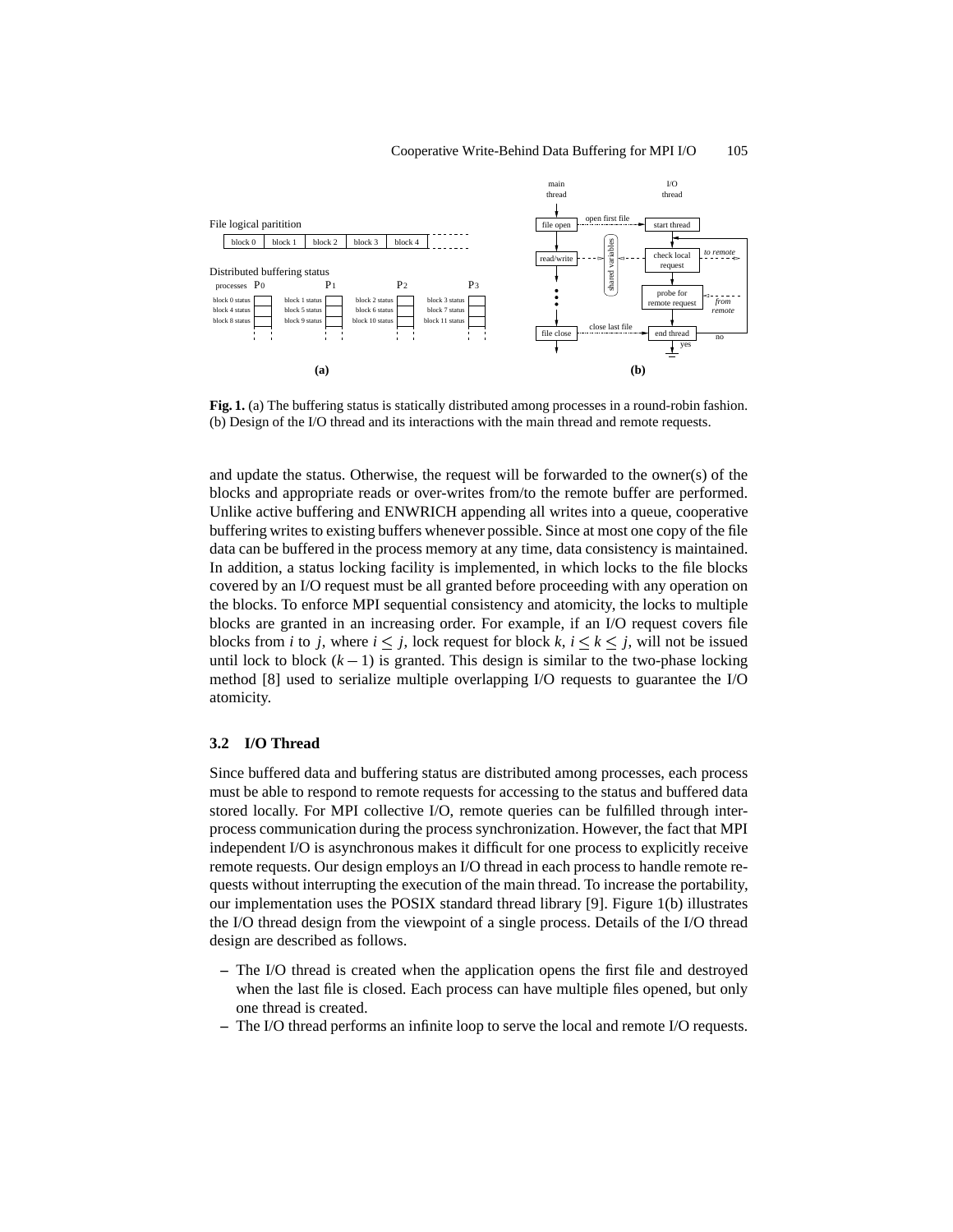#### 106 *Appears in 12th Euro PVM/MPI Conference, 2005*

- **–** All I/O and communication operations are carried out by the I/O thread only.
- **–** A conditional variable protected by a mutual exclusion lock is used to communicate the two threads.
- **–** To serve remote requests, the I/O thread keeps probing for incoming I/O requests from any process in the MPI communicator group. Since each opened file is associated with a communicator, the probe will check for all the opened files.
- **–** The I/O thread manages the local memory space allocation which includes creating/releasing buffers and resizing the status data.

### **3.3 Flushing Policy**

Since our file consistency control ensures that only one copy of the file data can be buffered globally among processes and any read/write operations must check the status first, it is not necessary to flush buffered data prior to end of the run. In our implementation, buffered data can be explicitly flushed when file is closed or the file flushing call is made. Otherwise, implicit data flushing is needed only when the application runs out of memory, in which the memory space management facility handles the space overflow. Our design principle for data flushing includes: 1) declining buffering for overly large requests exceeding one-forth of entire memory size (direct read/write calls are made for such requests); 2) least-recent-used buffered data is flushed first (an accessing time stamp is associated with each data buffer); and 3) when flushing, all buffers are examined if any two buffers can be coalesced to reduce the number of write calls. For file systems that do not provide consistency automatically, we mimic the approach used in ROMIO that wraps byte-range file locking around each read/write call to disable client-side caching [10].

### **3.4 Incorporate into ROMIO**

We place cooperative buffering at the ADIO layer of ROMIO to catch every read/write system call and determines whether the request should access the existing buffers or create a new buffer. ADIO is an abstract-device interface providing uniform and portable I/O interfaces for parallel I/O libraries [11]. This design preserves the existing optimizations used by ROMIO, such as two-phase I/O and data sieving, both implemented above ADIO [3, 12]. In fact, cooperative buffering need not know if the I/O operation is collective or independent, since it only deals with system read/write calls.

### **4 Experimental results**

The evaluation of cooperative buffering implementation was performed using BTIO benchmark and FLASH I/O benchmark on the IBM SP machine at San Diego Supercomputing Center. The IBM SP contains 144 Symmetric Multiprocessing (SMP) compute nodes and each node is an eight-processor shared-memory machine. We use the IBM GPFS file system to store the files. The peak performance of the GPFS is 2.1 GBytes per second for reads and 1 GBytes per second for writes. The I/O will approximately max out at about 20 compute nodes. In order to simulate a distributed-memory environment, we ran the tests using one processor per compute node.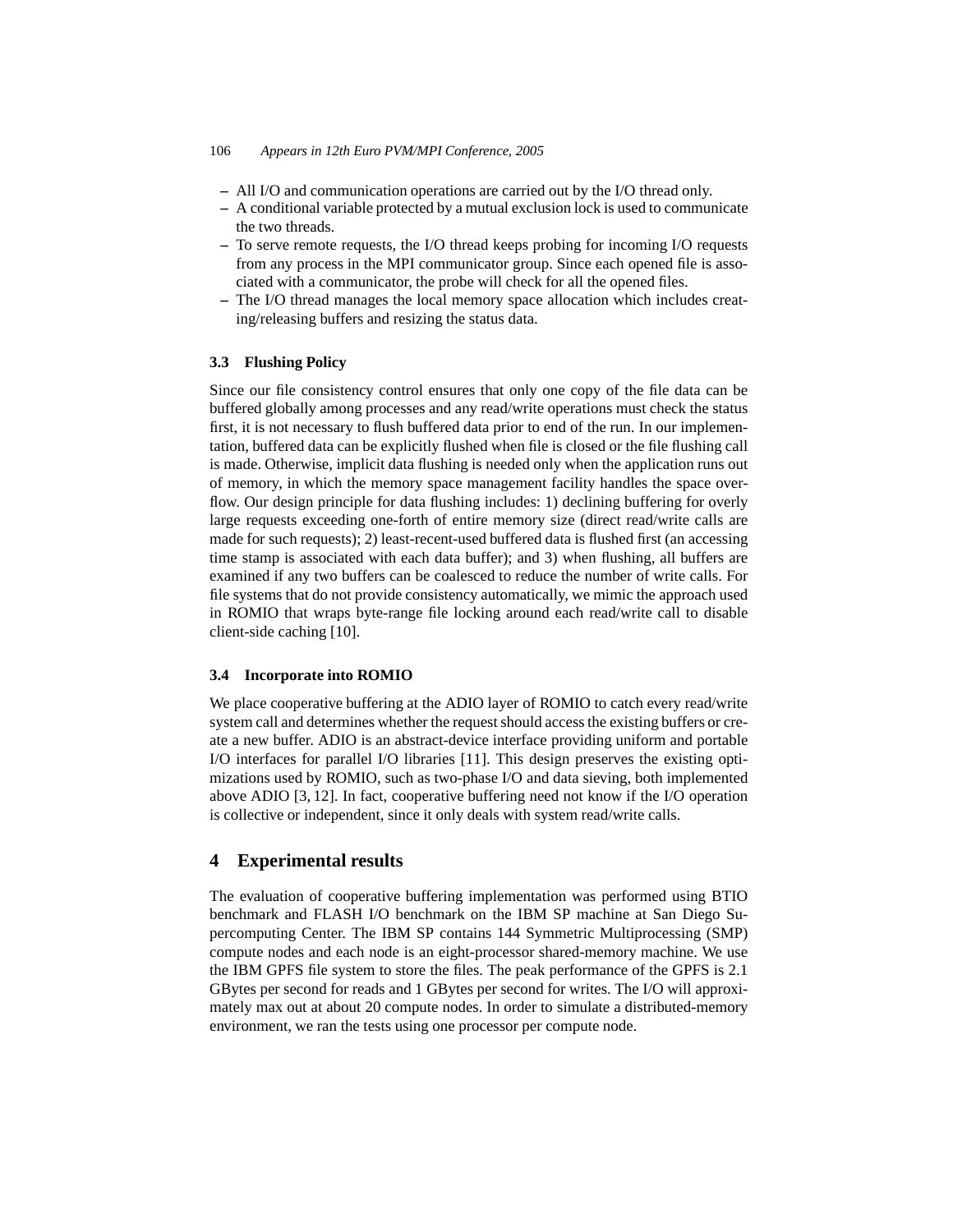

**Fig. 2.** I/O bandwidth results for BTIO and FLASH I/O benchmarks.

#### **4.1 BTIO benchmark**

BTIO is the I/O benchmark from NASA Advanced Supercomputing (NAS) parallel benchmark suite (NPB 2.4) [13]. BTIO uses a block-tridiagonal (BT) partitioning pattern on a three-dimensional array across a square number of compute nodes. Each processor is responsible for multiple Cartesian subsets of the entire data set, whose number increases as the square root of the number of processors participating in the computation. BTIO provides four types of evaluations, each with different I/O implementations, including MPI collective I/O, MPI independent I/O, Fortran I/O, and separate-file I/O. In this paper, we only present the performance results for the type of using MPI collective I/O, since collective I/O generally results in the best performance [14]. The benchmark performs 40 collective MPI writes followed by 40 collective reads. We evaluated two I/O sizes: classes A and B, which generate I/O amount of 800 MBytes and 3.16 GBytes, respectively. Figure 2 compares the bandwidth results of using cooperative buffering with the native approach (without buffering.) We observe that cooperative buffering out-performs the native approach in most of the cases. Especially, when the number of compute nodes becomes large, cooperative buffering can achieve bandwidth near the system peak performance. The main contribution to this performance improvement is due to the effect of write behind and read from buffered data.

### **4.2 FLASH I/O benchmark**

FLASH is an AMR application that solves fully compressible, reactive hydrodynamic equations, developed mainly for the study of nuclear flashes on neutron stars and white dwarfs [15]. The FLASH I/O benchmark [16] uses HDF5 for writing checkpoints, but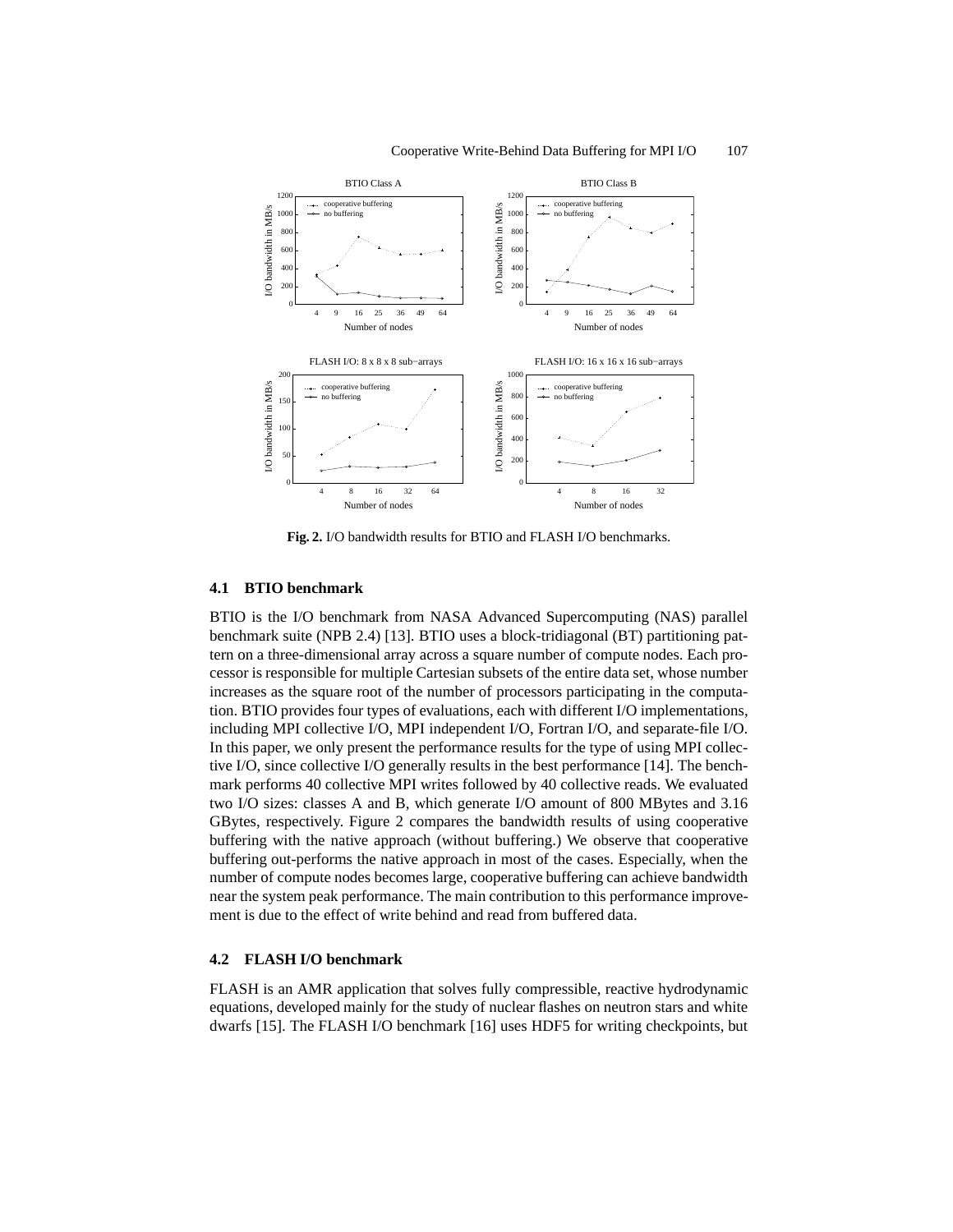#### 108 *Appears in 12th Euro PVM/MPI Conference, 2005*

underneath is using MPI I/O for performing parallel reads and writes. The in-memory data structures are 3D sub-arrays of size  $8 \times 8 \times 8$  or  $16 \times 16 \times 16$  with a perimeter of four guard cells that are left out of the data written to files. In the simulation, 80 of these blocks are held by each processor. Each of these data elements has 24 variables associated with it. Within each file, the data for the same variable must stored contiguously. The access pattern is non-contiguous both in memory and in file, making it a challenging application for parallel I/O systems. Since every processor writes 80 FLASH blocks to file, as we increase the number of clients, the dataset size increases linearly as well.

Figure 2 compares the bandwidth results between the I/O implementation with and without cooperative buffering. The I/O amount is proportional to the number of compute nodes, ranging from 72.94 MBytes to 1.14 GBytes for the case of  $8 \times 8 \times 8$  arrays and from 573.45 MBytes to 4.49 GBytes for the case of  $16 \times 16 \times 16$  arrays. In the case of using  $8 \times 8 \times 8$  array size, we can see that the I/O bandwidth for both implementations is far from the system peak performance. This is because FLASH I/O generates many non-contiguous and small I/O requests and the system peak performance can only be achieved by large contiguous I/O requests. The bandwidth improves significantly when we increase the array size to  $16 \times 16 \times 16$ . Similar to the BTIO benchmark, the I/O performance improvement demonstrates the effect of write behind.

### **4.3 Sensitivity Analysis**

Due to the consistency control, cooperative buffering bears the cost of remotely and.or locally buffering status inquiry each time an I/O request is made. For the environment with a relative slow communication network or the I/O patterns with many small requests, this overhead may become significant. Another parameter that may affect the I/O performance is the file block size. The granularity of file block size determines the number of local/remote accesses generated from an I/O request. For different file access patterns, one file block size cannot always deliver the same performance enhancement. For the patterns with frequent and small amounts of I/O, using a large file block can cause contention when multiple requests access to the same buffers. On the other hand, if small file block size is used when the access pattern is less frequent and with large amount of I/O, a single large request can result in many remote data accesses. In most cases, such parameters can only be fine-tuned by the application users. In MPI, such user inputs usually are implemented through MPI Info objects which, in our case, can also be used to activate or disable cooperative buffering.

# **5 Conclusions**

Write-behind data buffering is known to be able to improve I/O performance by combining multiple small writes into large writes to be executed later. However, the overhead for write behind is the cost of maintaining file consistency. The cooperative buffering proposed in this paper addresses the consistency issue by coordinating application processes to manage buffering status data at file block level. This buffering scheme can benefit both MPI collective and independent I/O while the file open mode is no longer limited to write-only. The experimental results have shown a great improvement for two